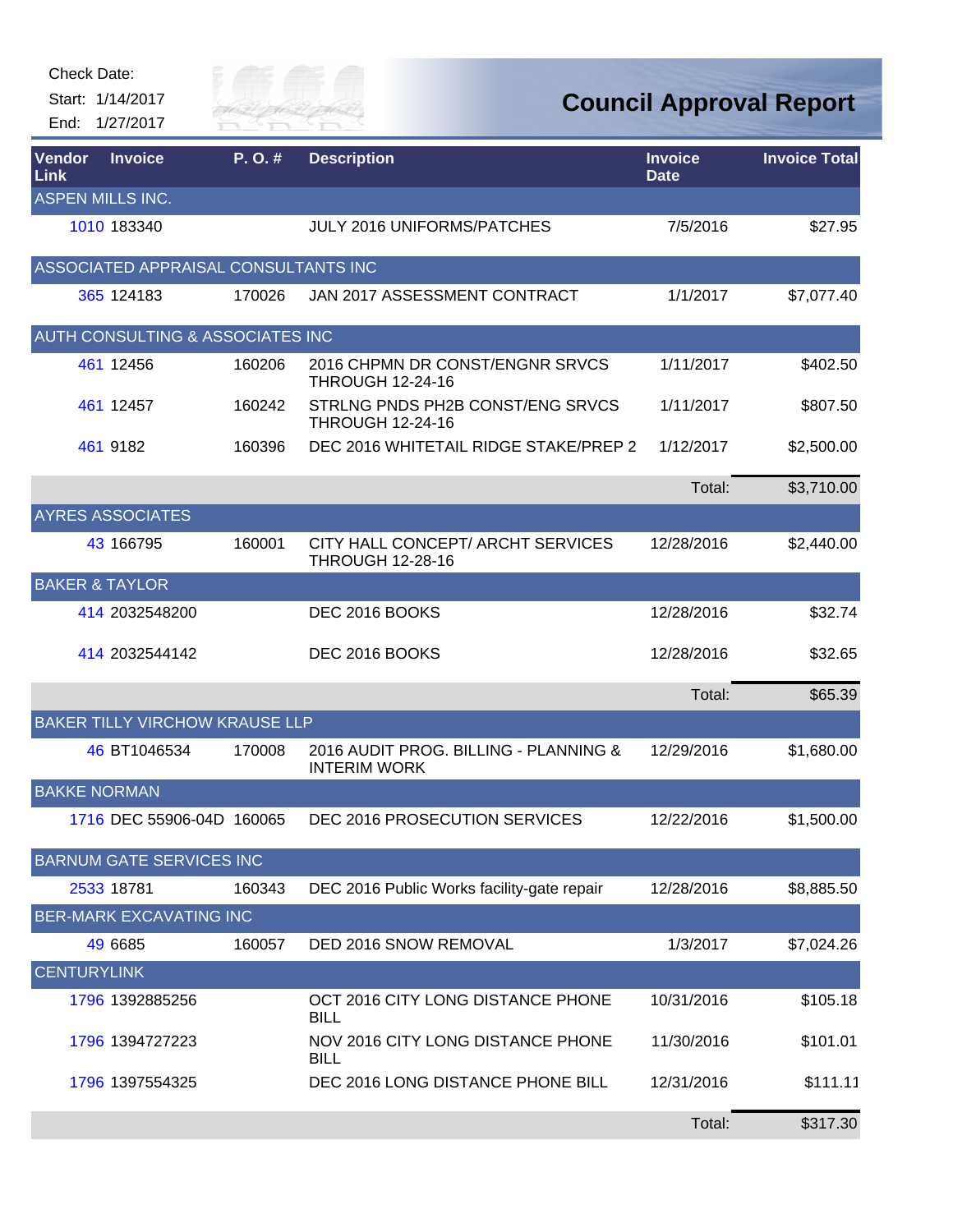| Check Date:                                    |                               |                                                             |                                |                      |
|------------------------------------------------|-------------------------------|-------------------------------------------------------------|--------------------------------|----------------------|
| Start: 1/14/2017<br>1/27/2017<br>End:          | illy of $\equiv$<br>KIVER FAI |                                                             | <b>Council Approval Report</b> |                      |
| <b>Vendor</b><br><b>Invoice</b><br><b>Link</b> | P.O.#                         | <b>Description</b>                                          | <b>Invoice</b><br><b>Date</b>  | <b>Invoice Total</b> |
| <b>COMPUTER INTEGRATION TECHNOLOGY</b>         |                               |                                                             |                                |                      |
| 379 246153                                     | 170029                        | 2017 RETAINER SHARE POINT REFRESH<br><b>COMMUNICATIONS</b>  | 10/20/2016                     | \$10,000.00          |
| CONNELLY IND ELECTRONICS INC                   |                               |                                                             |                                |                      |
| 75 10535                                       |                               | <b>NORTH BOOSTER STATION</b><br>MAINTENANCE/REPAIR          | 12/30/2016                     | \$425.90             |
| <b>CRYSTAL FINISHING SYSTEMS</b>               |                               |                                                             |                                |                      |
| 688 724918                                     |                               | PW PAINTING OF METAL PARTS                                  | 1/3/2017                       | \$250.00             |
| DARRELL'S SEPTIC SERVICE INC                   |                               |                                                             |                                |                      |
| 85 48932                                       |                               | 1/5/17 AMB GARAGE CLEANED LINE                              | 1/5/2017                       | \$275.00             |
| 85 48953                                       |                               | 1/8/17 AMB GARAGE CLEANED LINE                              | 1/8/2017                       | \$175.00             |
|                                                |                               |                                                             | Total:                         | \$450.00             |
| <b>DAVID E WILKENS INC</b>                     |                               |                                                             |                                |                      |
| 160 117141                                     |                               | 11-29-16 TOWING ST PAUL IMPOUND 730<br><b>BARGE CHNL RD</b> | 11/29/2016                     | \$255.00             |
| 160 117074                                     |                               | 12-12-16 PD TOWING HERITAGE PRK<br><b>CHEVY PRIZM</b>       | 12/12/2016                     | \$125.00             |
| 160 116593                                     |                               | 12-12-16 PD TOWING DIVISION ST DODGE<br><b>DURANGO</b>      | 12/12/2016                     | \$100.00             |
|                                                |                               |                                                             | Total:                         | \$480.00             |
| DELTA MANAGEMENT ASSOCIATES INC                |                               |                                                             |                                |                      |
| 1943 000000027285                              |                               | PPE 01/15/17                                                | 1/20/2017                      | \$191.13             |
| <b>DESIGNER PROPERTIES</b>                     |                               |                                                             |                                |                      |
| 468 JAN 2017<br><b>SOLAR</b>                   |                               | JAN 2017 SOLAR PAYMENT 9364-00                              | 1/9/2017                       | \$16.64              |
| <b>DIGGERS HOTLINE INC</b>                     |                               |                                                             |                                |                      |
| 93 161227701                                   |                               | DEC 2016 TICKET OVERAGE 2ND HALF OF<br><b>YEAR</b>          | 12/31/2016                     | \$179.20             |
| <b>DOHMEIER LOGAN</b>                          |                               |                                                             |                                |                      |
| 2289 PER DIEM 1-27-<br>17                      |                               | 1-24-1-26-17 PER DIEM IDENTIFY THE<br><b>TRUTH SEMINAR</b>  | 1/19/2017                      | \$178.50             |
| <b>EFTPS</b>                                   |                               |                                                             |                                |                      |
| 7 000000027280                                 |                               | PPE 01/15/17                                                | 1/20/2017                      | \$74,172.25          |
| <b>ENTERPRISE FM TRUST</b>                     |                               |                                                             |                                |                      |
| 456 FBN3162325                                 | 170035                        | JAN 2017 POOL CAR LEASE AND<br><b>MAINTENANCE</b>           | 1/6/2017                       | \$1,151.93           |
| EO JOHNSON CO INC                              |                               |                                                             |                                |                      |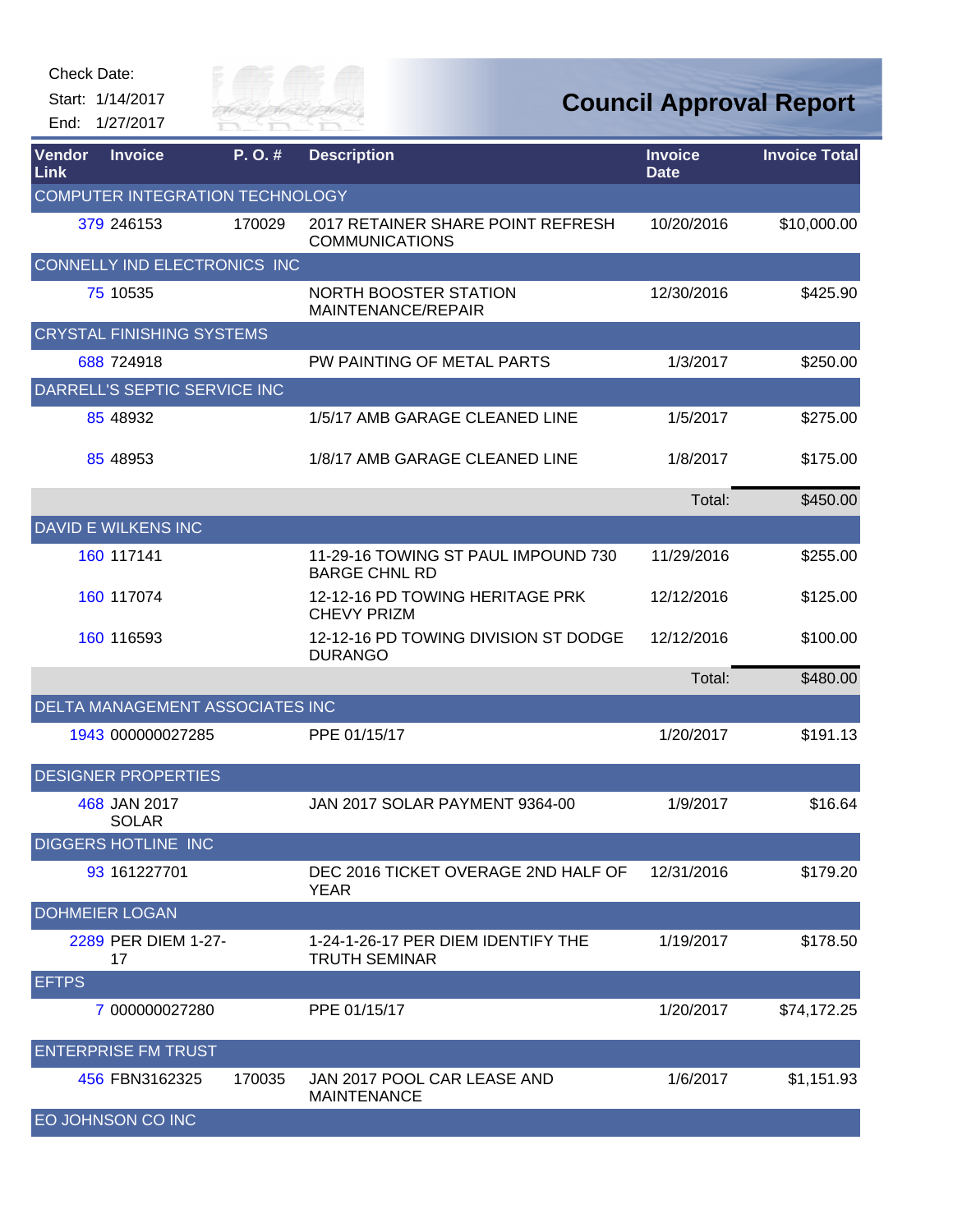| Check Date: |  |
|-------------|--|
|-------------|--|

Start: 1/14/2017

End: 1/27/2017



| <b>Vendor</b><br><b>Link</b> | <b>Invoice</b>                       | P.O.#  | <b>Description</b>                              | <b>Invoice</b><br><b>Date</b> | <b>Invoice Total</b> |
|------------------------------|--------------------------------------|--------|-------------------------------------------------|-------------------------------|----------------------|
|                              | 98 19965024                          |        | JAN 2017 RICOH COPIER PAYMENT                   | 1/4/2017                      | \$151.50             |
|                              | 98 100343838                         |        | PD JAN 2017 BASE PAYMENT CANON<br><b>COPIER</b> | 1/6/2017                      | \$105.00             |
|                              |                                      |        |                                                 | Total:                        | \$256.50             |
| <b>EXPERIAN</b>              |                                      |        |                                                 |                               |                      |
|                              | 2562 CD1709003245                    |        | DEC 2016 PAYMENT                                | 12/30/2016                    | \$25.00              |
|                              | <b>EXPRESS PERSONNEL SERVICES</b>    |        |                                                 |                               |                      |
|                              | 109 18341506-6                       |        | DEC 2016 SEASONAL LABOR                         | 1/4/2017                      | \$473.77             |
|                              | 109 18341507-4                       |        | DEC 2016 SEASONAL LABOR                         | 1/4/2017                      | \$335.80             |
|                              |                                      |        |                                                 | Total:                        | \$809.57             |
|                              | <b>FBG SERVICE CORPORATION</b>       |        |                                                 |                               |                      |
|                              | 364 789213                           | 160068 | DECEMBER 2016 Cleaning Contract                 | 12/31/2016                    | \$4,529.79           |
|                              | FIRST NATIONAL BANK - RF SECTION 125 |        |                                                 |                               |                      |
|                              | 6 000000027279                       |        | PPE 01/15/17                                    | 1/20/2017                     | \$3,885.34           |
|                              | <b>FREDRICH, ELLEN</b>               |        |                                                 |                               |                      |
|                              | 1952 CVTC FALL<br><b>2016 RMBRS</b>  |        | CVTC FALL 2016 TUITION REIMBURSEMENT            | 1/9/2017                      | \$573.37             |
|                              | FREEMAN, JAMES                       |        |                                                 |                               |                      |
|                              | 389 JAN 2017<br><b>SOLAR</b>         |        | JAN 2017 SOLAR PAYMENT 9363-00                  | 1/9/2017                      | \$18.44              |
|                              | HANTEN BROADCASTING COMPANY INC      |        |                                                 |                               |                      |
|                              | 306 DEC 2016                         |        | DEC 2016 SPORTSCASTERS CLUB                     | 12/30/2016                    | \$60.00              |
| <b>HAWKINS INC</b>           |                                      |        |                                                 |                               |                      |
|                              | 133 4002698                          | 160042 | DEC 2016 WATER DEPT - CHEMICALS                 | 12/29/2016                    | \$3,688.33           |
|                              | HUDSON PHYSICIANS, S.C.              |        |                                                 |                               |                      |
|                              | 145 80043605                         |        | DEC 2016 OCCUPATIONAL HEALTH<br><b>SERVICES</b> | 12/22/2016                    | \$25.00              |
|                              | HUEBSCH LAUNDRY COMPANY              |        |                                                 |                               |                      |
|                              | 146 3789920                          |        | 12-21-16 PD BRUSHMATS/LINENS                    | 12/21/2016                    | \$40.52              |
|                              | 146 3789262                          | 160294 | 12-21-16 HUEBSCH WATER UNIFORMS                 | 12/21/2016                    | \$38.13              |
|                              | 146 3789264                          | 160295 | 12-21-16 HUEBSCH WWTP UNIFORMS                  | 12/21/2016                    | \$30.07              |
|                              | 146 3794021                          |        | 12-28-16 LIBRARY BRUSHMATS/LINENS               | 12/28/2016                    | \$85.83              |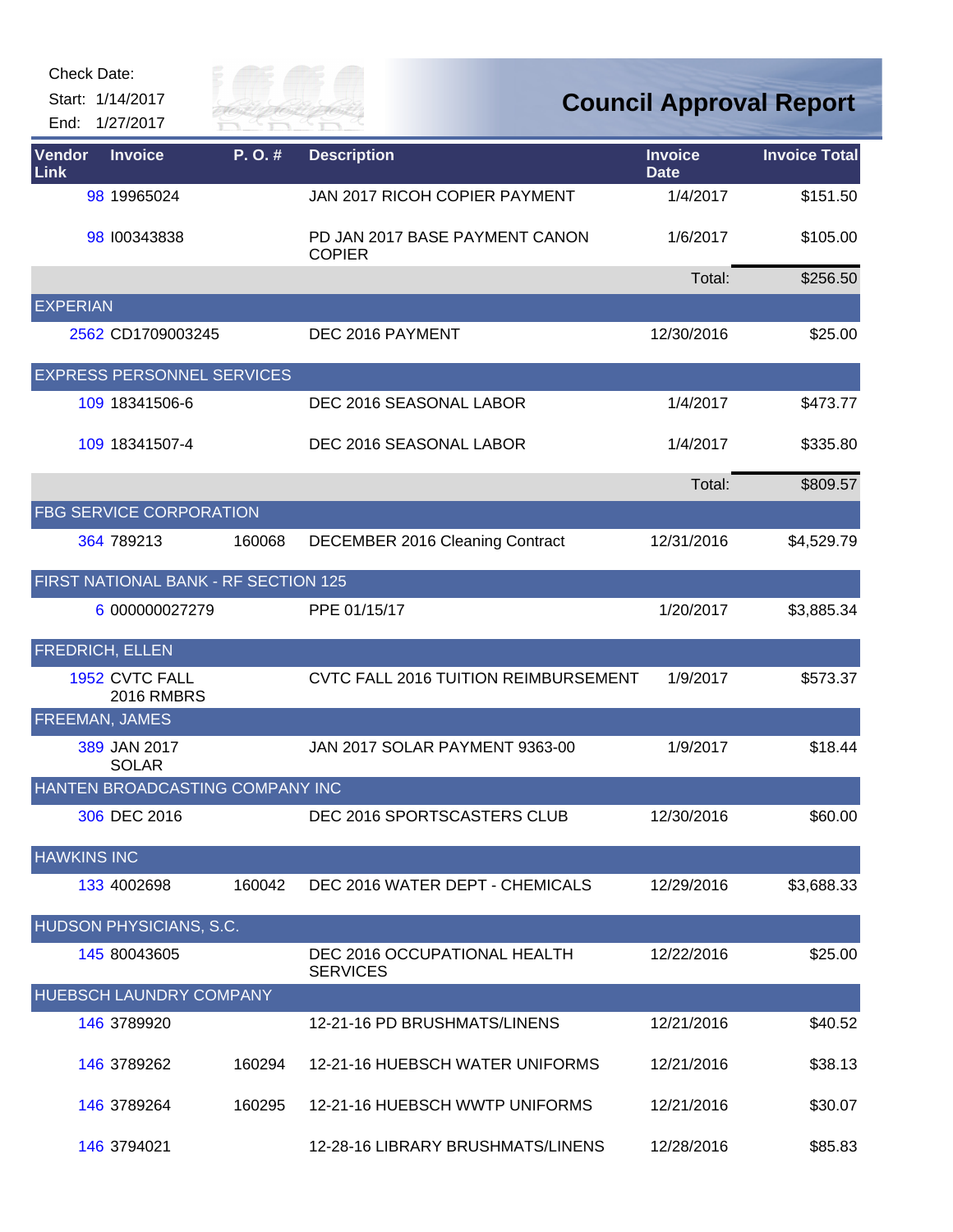Start: 1/14/2017





| Vendor<br><b>Link</b>  | <b>Invoice</b>                         | P.O.#  | <b>Description</b>                                   | <b>Invoice</b><br><b>Date</b> | <b>Invoice Total</b> |
|------------------------|----------------------------------------|--------|------------------------------------------------------|-------------------------------|----------------------|
|                        | 146 3793362                            | 160294 | 12-28-16 HUEBSCH WATER UNIFORMS                      | 12/28/2016                    | \$38.13              |
|                        | 146 3793364                            | 160295 | 12-28-16 HUEBSCH WWTP UNIFORMS                       | 12/28/2016                    | \$30.07              |
|                        | 146 3798616                            |        | PD BRUSHMATS/LINENS                                  | 1/4/2017                      | \$55.34              |
|                        | 146 3797982                            | 170031 | 1-4-17 HUEBSCH ELECTRIC UNIFORMS                     | 1/4/2017                      | \$189.69             |
|                        | 146 3797983                            | 170032 | 1-4-17 HUEBSCH WATER UNIFORMS                        | 1/4/2017                      | \$38.13              |
|                        | 146 3797984                            | 170033 | 1-4-17 HUEBSCH PW UNIFORMS                           | 1/4/2017                      | \$132.31             |
|                        | 146 3797985                            | 170027 | 1-4-17 HUEBSCH WWTP UNIFORMS                         | 1/4/2017                      | \$34.47              |
|                        | 146 3802523                            |        | 1-11-17 LIBRARY BRUSHMATS/LINENS                     | 1/11/2017                     | \$68.73              |
|                        | 146 3801879                            | 170031 | 1-11-17 HUEBSCH ELECTRIC UNIFORMS                    | 1/11/2017                     | \$189.69             |
|                        | 146 3801880                            | 170032 | 1-11-17 HUEBSCH WATER UNIFORMS                       | 1/11/2017                     | \$38.13              |
|                        | 146 3801881                            | 170033 | 01-11-17 HUEBSCH PW UNIFORMS                         | 1/11/2017                     | \$132.31             |
|                        | 146 3801882                            | 170027 | 1-11-17 HUEBSCH WWTP UNIFORMS                        | 1/11/2017                     | \$34.47              |
|                        |                                        |        |                                                      | Total:                        | \$1,176.02           |
| <b>IMAGE TREND INC</b> |                                        |        |                                                      |                               |                      |
|                        | 457 104673                             |        | 2017 ANNUAL RECURRING SAAS FEE                       | 1/3/2017                      | \$750.00             |
|                        | <b>IMAGING WORLD PROMO LLC</b>         |        |                                                      |                               |                      |
|                        | 539 2765                               |        | <b>EMS DUFFEL BAGS W/PATCH</b><br><b>EMBROIDERED</b> | 12/26/2016                    | \$280.00             |
|                        | INDUSTRIAL HEALTH SERVICES NETWORK INC |        |                                                      |                               |                      |
|                        | 948 110000                             |        | DEC 2016 OCCUPATIONAL HEALTH<br><b>SERVICES</b>      | 12/31/2016                    | \$160.80             |
| <b>INFOSEND INC</b>    |                                        |        |                                                      |                               |                      |
|                        | 150 115167                             | 160055 | RFMU PRINTING/STUFFING/MAILING<br><b>STATEMENTS</b>  | 12/30/2016                    | \$3,110.30           |
|                        | 150 115425                             | 160050 | DEC 2016 NEWS MONTHLY BILLING<br><b>INSERTS</b>      | 1/6/2017                      | \$1,736.56           |
|                        |                                        |        |                                                      | Total:                        | \$4,846.86           |
| <b>INGLI AUTO INC</b>  |                                        |        |                                                      |                               |                      |
|                        | 354 51098                              | 160395 | WELDER TRAILER WATER/STREETS                         | 12/2/2016                     | \$4,775.00           |
|                        |                                        |        | INTERNATIONAL CITY MGMT ASSOC RETIREMENT CORP        |                               |                      |
|                        | 1 000000027274                         |        | PPE 01/15/17                                         | 1/20/2017                     | \$16,642.46          |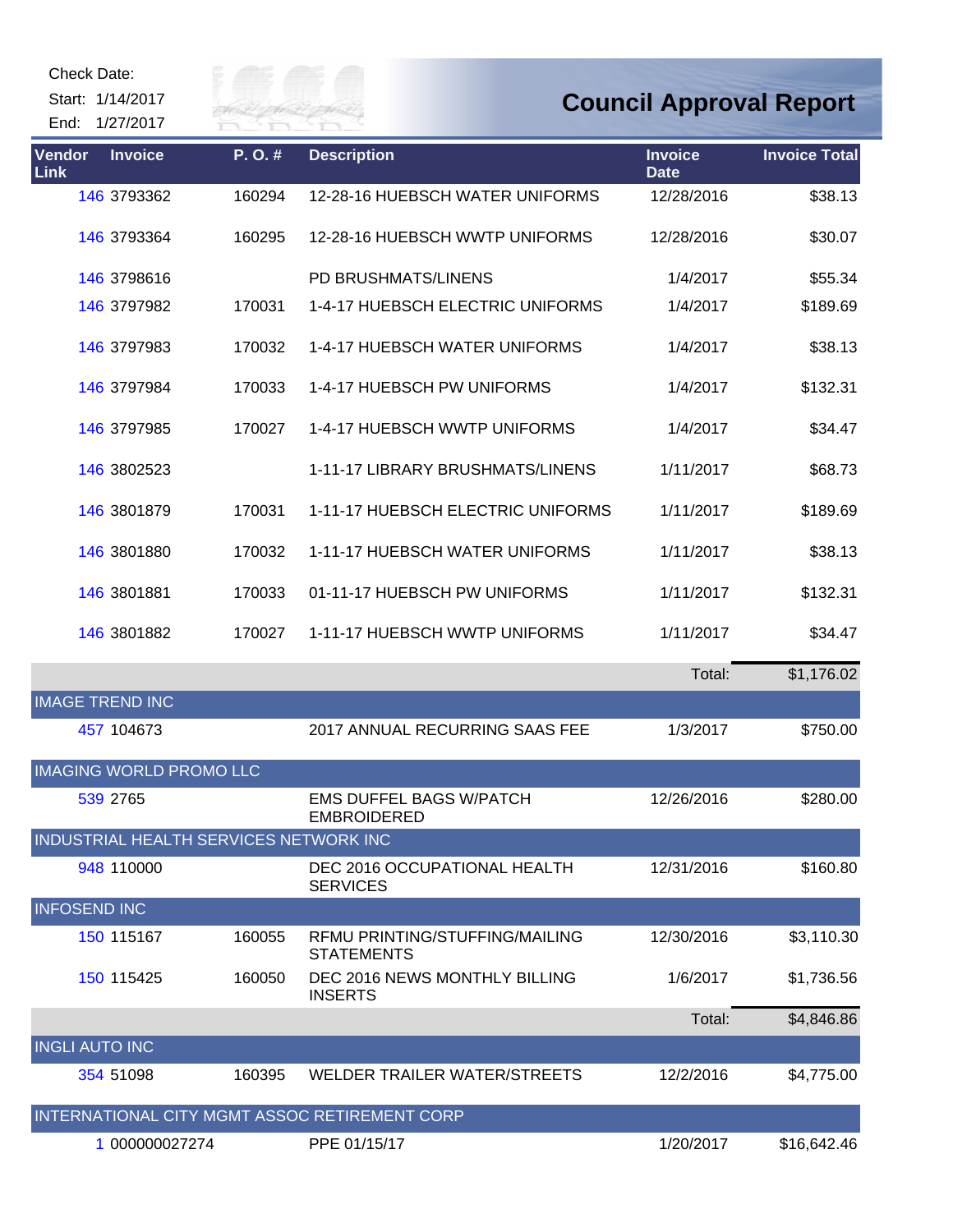| Check Date: |
|-------------|
|-------------|

Start: 1/14/2017 End: 1/27/2017



| Vendor<br>Link      | <b>Invoice</b>                             | P.O.#  | <b>Description</b>                                        | <b>Invoice</b><br><b>Date</b> | <b>Invoice Total</b> |
|---------------------|--------------------------------------------|--------|-----------------------------------------------------------|-------------------------------|----------------------|
|                     | 1 000000027275                             |        | PPE 01/15/17                                              | 1/20/2017                     | \$455.00             |
|                     |                                            |        |                                                           | Total:                        | \$17,097.46          |
|                     | <b>INTERSTATE ALLBATT CTR</b>              |        |                                                           |                               |                      |
|                     | 1661 1902701004783                         |        | <b>RADIO BATTERIES</b>                                    | 12/12/2016                    | \$241.80             |
|                     | 1661 CM1902701004<br>783                   |        | <b>CREDIT FOR INCORRECT BATTERIES</b><br><b>RECEIVED</b>  | 12/31/2016                    | $-$241.80$           |
|                     | 1661 1902702003353                         |        | <b>6 RADIO BATTERIES</b>                                  | 1/2/2017                      | \$251.40             |
|                     |                                            |        |                                                           | Total:                        | \$251.40             |
|                     | <b>INTERSTATE CAPITAL CORP</b>             |        |                                                           |                               |                      |
|                     | 2634 6048                                  | 170012 | FINANCE INTERN 28.5hrs 1st WEEK<br>JANUARY 2017           | 1/11/2017                     | \$518.13             |
|                     | 2634 6079                                  | 170012 | FINANCE INTERN 40.0hrs 2ND WEEK<br>JANUARY 2017           | 1/18/2017                     | \$727.20             |
|                     |                                            |        |                                                           | Total:                        | \$1,245.33           |
|                     | <b>KIESLER POLICE SUPY</b>                 |        |                                                           |                               |                      |
|                     | 1424 0816767                               | 160399 | DEC 2916 RANGE SUPPLIES GLOCK<br><b>ORDER W/TRADE INS</b> | 1/16/2017                     | \$3,043.00           |
| <b>KILLIAN, JOE</b> |                                            |        |                                                           |                               |                      |
|                     | 1196 2017 SFTY<br><b>EYWR RMBRS</b>        |        | 2017 SAFETY EYEWEAR REIMBURSEMENT                         | 1/6/2017                      | \$200.00             |
|                     | KINNICROIX & RIVER FALLS VETERINERY CLINIC |        |                                                           |                               |                      |
|                     | 437 11878                                  |        | DEC 2016 VETERINARY SERVICES                              | 12/15/2016                    | \$91.00              |
|                     | <b>KRAUSE POWER ENGINEERING LLC</b>        |        |                                                           |                               |                      |
|                     | 171 RFL-16-01.1<br><b>SUB HGH</b>          | 150223 | SUB HIGH VLTG EQPMNTDESIGN<br>SERVICES FOR PWR PLNT       | 12/5/2016                     | \$1,200.00           |
| <b>LEXIPOL LLC</b>  |                                            |        |                                                           |                               |                      |
|                     | 2221 18965                                 | 170020 | 1/1/17-12/31/17 FIRE POLICY MANUAL                        | 12/15/2016                    | \$1,623.00           |
|                     | 2221 19322                                 | 170039 | 2017 PD Policy Manual                                     | 1/1/2017                      | \$13,506.00          |
|                     |                                            |        |                                                           | Total:                        | \$15,129.00          |
|                     | <b>LIBRARY REFUNDS</b>                     |        |                                                           |                               |                      |
|                     | 995500 BC30986004520<br>734                |        | 1-18-17 DVD REFUND LOST LIB MATERIALS                     | 1/18/2017                     | \$8.00               |
|                     | LINEHAN OUTDOOR SERVICES LLC               |        |                                                           |                               |                      |
|                     | 1570 2440                                  | 160080 | DEC 2016 SNOW SHOVELING                                   | 1/2/2017                      | \$3,168.00           |
|                     | METERING & TECHNOLOGY SOLUTIONS            |        |                                                           |                               |                      |
|                     | 451 8031                                   | 170017 | <b>WATER METERING PARTS</b>                               | 1/10/2017                     | \$10,064.25          |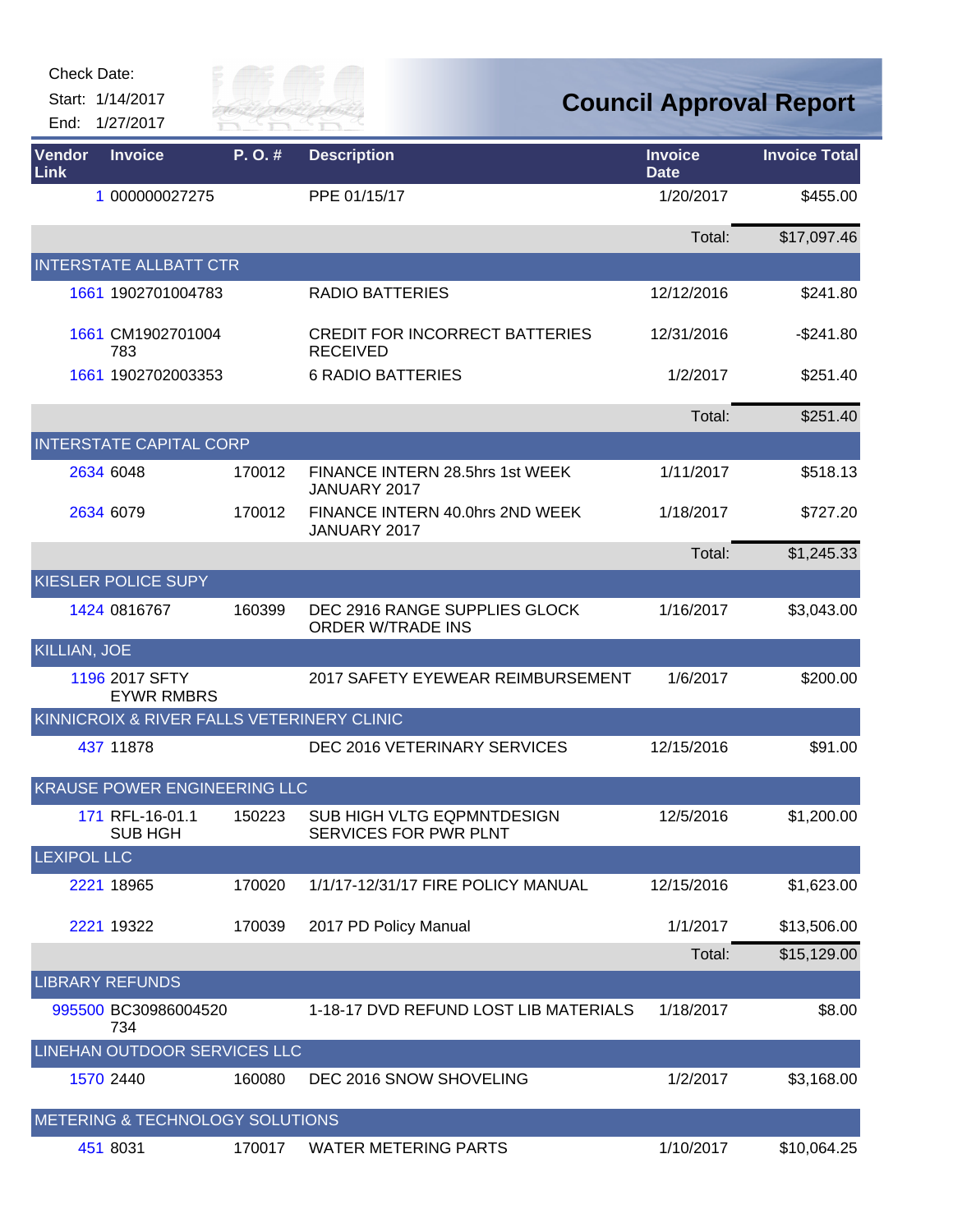| Check Date:           |                                               |                       |                                                              |                               |                                |
|-----------------------|-----------------------------------------------|-----------------------|--------------------------------------------------------------|-------------------------------|--------------------------------|
|                       | Start: 1/14/2017<br>End: 1/27/2017            | Rilly of<br>RIVER FAI |                                                              |                               | <b>Council Approval Report</b> |
| Vendor<br><b>Link</b> | <b>Invoice</b>                                | P.O.#                 | <b>Description</b>                                           | <b>Invoice</b><br><b>Date</b> | <b>Invoice Total</b>           |
|                       |                                               |                       | MIDAMERICA ADMINISTRATIVE & RETIREMENT SOLUTIONS             |                               |                                |
|                       | 500 MAR000000226<br>2                         |                       | FSA ER PAID FEES - JULY-AUG-SEPT 2016                        | 1/5/2017                      | \$526.50                       |
|                       | MILWAUKEE AUDUBON SOCIETY/BIRD CITY WI        |                       |                                                              |                               |                                |
|                       | 391 1-1-17 APP<br>FEE                         |                       | 2017 BIRD CITY USA APPLICATION FEE                           | 1/1/2017                      | \$100.00                       |
|                       | <b>MINNESOTA CHILD SUPPORT PAYMENT CENTER</b> |                       |                                                              |                               |                                |
|                       | 1618 000000027284                             |                       | PPE 01/15/17                                                 | 1/20/2017                     | \$51.00                        |
|                       | MSA PROFESSIONAL SERVICES, INC.               |                       |                                                              |                               |                                |
|                       | 1284 R07949009.0#1<br>0                       | 160142                | 11-27-12-31-16 BIOSOLIDS FACILITY<br><b>ENG/CONST MGMT</b>   | 1/12/2017                     | \$29,177.55                    |
|                       | MY RECEPTIONIST INC                           |                       |                                                              |                               |                                |
|                       | 192 s022030111                                | 160121                | 12-15-16 to 1-9-17 AFTER HOURS PHONE<br><b>SERVICES</b>      | 1/11/2017                     | \$191.05                       |
|                       | <b>NET TRANSCRIPTS</b>                        |                       |                                                              |                               |                                |
|                       | 2486 0011149-IN                               |                       | DEC 2016 TRANSCRIPTION SERVICES                              | 12/15/2016                    | \$569.76                       |
|                       | NEW RICHMOND PUBLIC LIBRARY                   |                       |                                                              |                               |                                |
|                       | 666 BC<br>3024600217100<br>0                  |                       | REFUND - LOST LIBRARY MATERIALS                              | 1/9/2017                      | \$35.00                        |
|                       | NORTHERN STATES POWER COMPANY WI              |                       |                                                              |                               |                                |
|                       | 344 2017 UTLTY<br><b>CONFERNC</b>             |                       | 2017 WI NW REGION UTILITY CONFERENCE<br><b>EAU CLAIRE</b>    | 1/17/2017                     | \$15.00                        |
|                       | <b>NORTHTOWN CLEANER</b>                      |                       |                                                              |                               |                                |
|                       | 816 3603 1-3-17<br><b>TAG</b>                 |                       | 12-31-16 UNIFORM CLEANING                                    | 1/3/2017                      | \$45.84                        |
| <b>NWBIA</b>          |                                               |                       |                                                              |                               |                                |
|                       | 395 2017 VOTE<br><b>MMBRSHP</b>               |                       | 2017 BUILDING INSPECTOR VOTING<br><b>MEMBERSHIP</b>          | 1/1/2017                      | \$20.00                        |
|                       | 395 2017 WINTER<br><b>CODE UPD</b>            |                       | 2017 WINTER CODE UPDATES<br><b>REGISTRATION CONFERENCE</b>   | 1/5/2017                      | \$285.00                       |
|                       |                                               |                       |                                                              | Total:                        | \$305.00                       |
|                       | OFFICE OF CHILD SUPPORT ENFORCEMENT           |                       |                                                              |                               |                                |
|                       | 2430 000000027286                             |                       | PPE 01/15/17 CASE #262280018A                                | 1/20/2017                     | \$307.38                       |
|                       | OGDEN ENGINEERING COMPANY INC                 |                       |                                                              |                               |                                |
|                       | 203 16-3361                                   |                       | <b>PROF. SERVICES 11/2-12/23/16 POWER</b><br>PLANT SUB. PROJ | 1/8/2017                      | \$1,294.70                     |
|                       | 203 16-3345                                   |                       | 8-18-12-23-16 ADDTNL WORK ON RIGHT OF<br><b>WAY RADIO RD</b> | 1/8/2017                      | \$965.60                       |
|                       |                                               |                       |                                                              | Total:                        | \$2,260.30                     |

**ANTIFACTOR**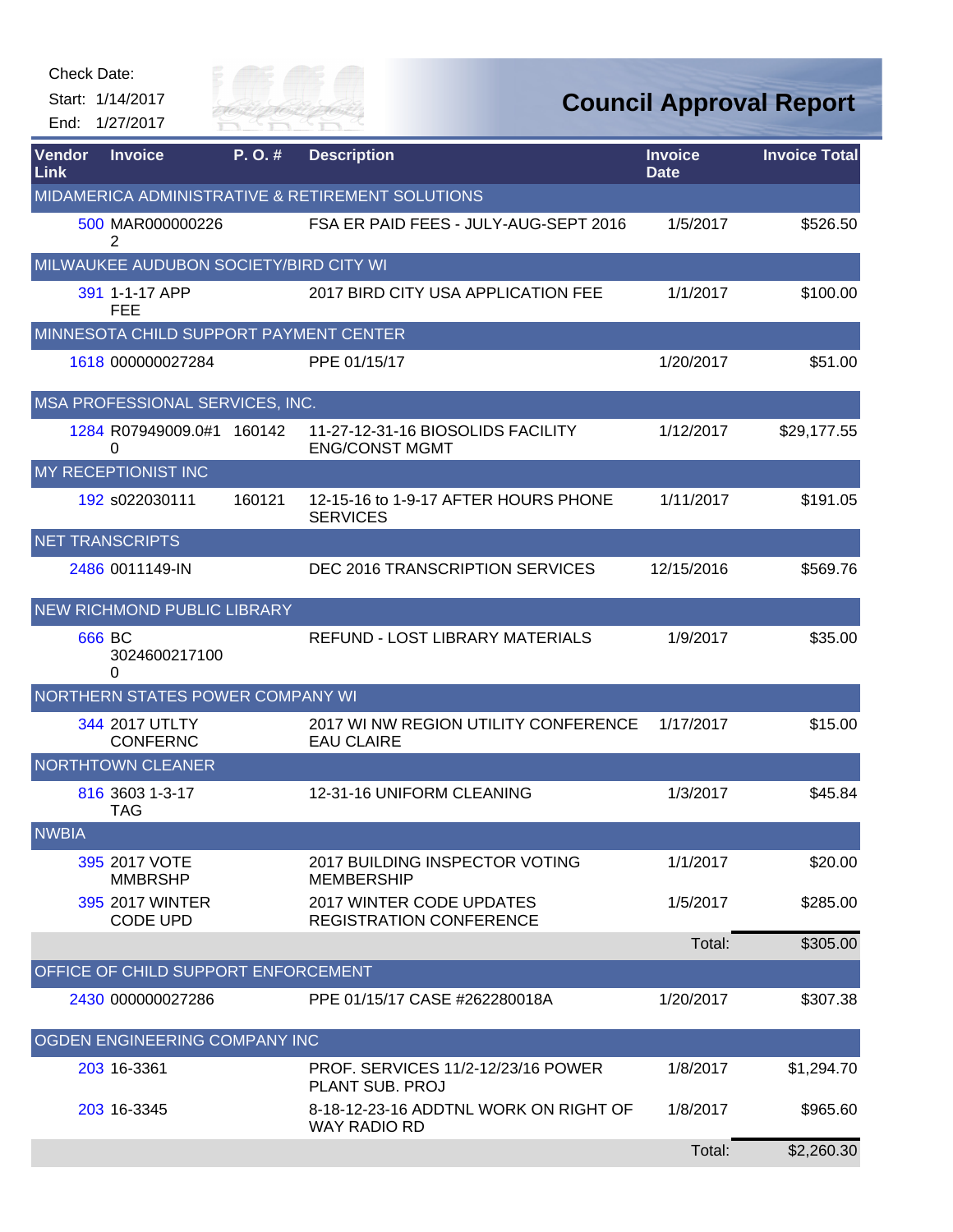Start: 1/14/2017 End: 1/27/2017



| Vendor<br>Link         | <b>Invoice</b>                                  | P. O. # | <b>Description</b>                                     | <b>Invoice</b><br><b>Date</b> | <b>Invoice Total</b> |
|------------------------|-------------------------------------------------|---------|--------------------------------------------------------|-------------------------------|----------------------|
|                        | <b>PARK N REC REFUNDS</b>                       |         |                                                        |                               |                      |
|                        | 995400 2016 GROW TO<br><b>LEARN</b>             |         | 2016 GROW TO SHARE PROGRAM                             | 12/31/2016                    | \$80.00              |
|                        | 995400 JUNE 2016<br><b>PROGRAMS</b>             |         | JUNE 2016 STUDENT MAPS/COURSE SET<br><b>UP PROGRAM</b> | 1/18/2017                     | \$255.00             |
|                        |                                                 |         |                                                        | Total:                        | \$335.00             |
| <b>PELION BENEFITS</b> |                                                 |         |                                                        |                               |                      |
|                        | 5 000000027278                                  |         | PPE 01/15/17                                           | 1/20/2017                     | \$3,243.33           |
|                        |                                                 |         | PIERCE COUNTY ECONOMIC DEVELOPMENT CORPORATION         |                               |                      |
|                        | 523 2017-07                                     |         | ANNUAL DINNER TICKETS (QTY 2)<br>LUCERO/STEINER        | 1/4/2017                      | \$80.00              |
|                        | RAY O'HERRON CO., INC.                          |         |                                                        |                               |                      |
|                        | 2523 1672520-IN                                 | 160325  | DEC 2016 EQUIPMENT FOR RIFLES<br><b>PURCHASED</b>      | 12/27/2016                    | \$10,470.41          |
| <b>RFMU REFUNDS</b>    |                                                 |         |                                                        |                               |                      |
|                        | 990610 1445-18 KMS<br><b>INVESTME</b>           |         | RFMU OVERPYMNT 523 WASSON LN #8<br>1445-18             | 1/9/2017                      | \$45.94              |
|                        | 990610 2155-0 R.<br><b>HARTENSTEI</b>           |         | RFMU OVERPYMNT 625 RIVER RIDGE RD<br>2155-0            | 1/9/2017                      | \$187.11             |
|                        | 990610 2196-2 CHRIS &<br>CARI                   |         | RMFU OVERPYMNT 585 HAMILTON CT 2196-<br>2              | 1/9/2017                      | \$99.92              |
|                        | 990610 2222-2<br><b>BARBARA E</b><br><b>WUR</b> |         | RFMU OVERPYMNT 1348 FOSTER ST 2222-2                   | 1/9/2017                      | \$18.62              |
|                        | 990610 2561-7 COLE<br><b>NICCUM</b>             |         | RFMU OVERPYMNT 540 N 8TH ST 2561-7                     | 1/9/2017                      | \$321.50             |
|                        | 990610 3203-3 KRIS A<br><b>BARTCH</b>           |         | RFMU OVERPYMNT 942 942 1/2 MORGAN<br>RD 3203-3         | 1/9/2017                      | \$166.09             |
|                        | 990610 3984-15 LEAH<br><b>SAUFL</b>             |         | RFMU OVERPYMNT 1204 BARTOSH LN APT<br>#14 3984-15      | 1/9/2017                      | \$236.88             |
|                        | 990610 4379-1 KIM &<br><b>ARRON F</b>           |         | RFMU OVERPYMNT 1324 SYCAMORE ST<br>4379-1              | 1/9/2017                      | \$244.27             |
|                        | 990610 4835-1 KRISTA<br><b>HERUM</b>            |         | RMFU OVERPYMNT 509 LEWIS ST 4835-1                     | 1/9/2017                      | \$182.87             |
|                        | 990610 4862-5 STEVE<br><b>CODY</b>              |         | RMFU OVERPYMNT 508 FREMONT ST 4862-<br>5               | 1/9/2017                      | \$64.31              |
|                        | 990610 5084-3<br><b>BENJAMIN P</b><br><b>MC</b> |         | RFMU OVERPYMNT 1301 SUNSET LN 5084-3                   | 1/9/2017                      | \$91.28              |
|                        | 990610 5295-10 GERI<br>LEE TUT                  |         | RFMU OVERPYMNT 951 N WINTER ST 5295-<br>10             | 1/9/2017                      | \$101.95             |
|                        | 990610 6268-13 EMILY<br><b>BROWN</b>            |         | 1457 WILDCAT CT APT #101 6268-13                       | 1/9/2017                      | \$10.56              |
|                        | 990610 6528-23<br>JACLYN L JAC                  |         | RFMU OVERPYMNT 1495 RIVERSIDE DR<br>APT #308 6528-23   | 1/9/2017                      | \$22.79              |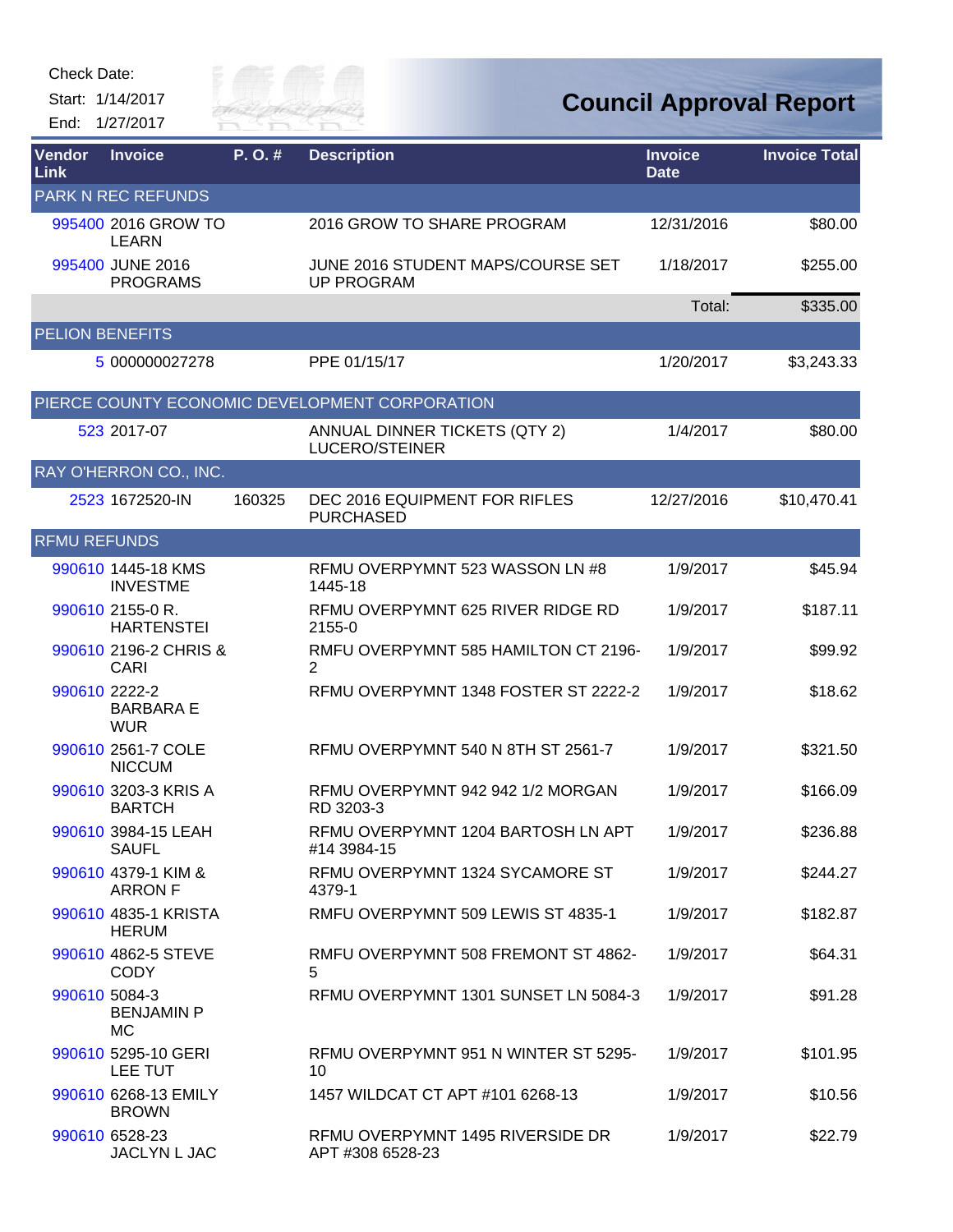Start: 1/14/2017 End: 1/27/2017



| Vendor<br>Link | <b>Invoice</b>                                  | P.O.#  | <b>Description</b>                                        | <b>Invoice</b><br><b>Date</b> | <b>Invoice Total</b> |
|----------------|-------------------------------------------------|--------|-----------------------------------------------------------|-------------------------------|----------------------|
|                | 990610 6547-15<br><b>MARISSA</b><br><b>COOK</b> |        | RFMU OVERPYMNT 1473 RIVERSIDE DR<br>APT #103 6547-15      | 1/9/2017                      | \$58.28              |
|                | 990610 6575-4<br><b>CELESTA</b><br><b>CURRA</b> |        | RFMU OVERPYMNT 1473 RIVERSIDE DR<br>APT #208 6575-4       | 1/9/2017                      | \$22.51              |
| 990610 6712-1  | <b>DELORES</b><br><b>DELOR</b>                  |        | RFMU OVERPYMNT 1136 W DIVISION ST<br>6712-1               | 1/9/2017                      | \$20.81              |
| 990610 8172-1  | <b>KRISTINE WINB</b>                            |        | RFMU OVERPYMNT 2730 MEADOWS DR<br>8172-1                  | 1/9/2017                      | \$78.77              |
|                | 990610 8497-6<br><b>MATHEW MC</b><br><b>DON</b> |        | RFMU OVERPYMNT 3512 C STERLING<br>HIEGHTS DR 8497-6       | 1/9/2017                      | \$40.01              |
| 990610 2016    | <b>SCHOLARSHIP</b>                              |        | 2016 SCHOLARSHIP AWARD RECIPIENT                          | 1/17/2017                     | \$750.00             |
|                |                                                 |        |                                                           | Total:                        | \$2,764.47           |
|                | <b>RIVER CITY ELECTRIC LLC</b>                  |        |                                                           |                               |                      |
|                | 1291 1129                                       | 160397 | DEC 2016 PW BUILDING IMPROVEMENTS                         | 1/12/2017                     | \$2,309.34           |
|                | RIVER FALLS POLICE ASSOCIATION                  |        |                                                           |                               |                      |
|                | 9 000000027281                                  |        | PPE 01/15/17                                              | 1/20/2017                     | \$727.60             |
|                | <b>RIVER FALLS ROTARY</b>                       |        |                                                           |                               |                      |
|                | 458 1867                                        |        | 2017 YEARLY ROTARY DUES SCOT<br><b>SIMPSON</b>            | 1/1/2017                      | \$460.00             |
|                | RIVER FALLS SENIOR CITIZENS                     |        |                                                           |                               |                      |
|                | 438 JAN 2017<br><b>DONATION</b>                 | 170034 | JAN 2017 SENIOR CITIZEN MONTHLY<br><b>DONATION</b>        | 1/1/2017                      | \$500.00             |
|                | SCHINDLER ELEVATOR CORP                         |        |                                                           |                               |                      |
|                | 444 8104434204                                  |        | 1/1/17-12/31/17 YEARLY PREVENTIVE<br><b>MAINTENANCE</b>   | 1/1/2017                      | \$2,836.32           |
|                | <b>SHORT ELLIOTT HENDRICKSON INC</b>            |        |                                                           |                               |                      |
|                | 244 326726                                      | 160271 | KINNI CORRIDOR PLAN 12/31/16                              | 1/10/2017                     | \$25,589.34          |
|                | 244 326795                                      | 160205 | TO 12/31/16 LK GEORGE TR (HERITAGE PK -<br>DIVIS)         | 1/11/2017                     | \$8,918.07           |
|                | 244 326797                                      | 160212 | SRVCS THROUGH 12-31-16 S MAIN ST<br><b>RIVER PLANNING</b> | 1/11/2017                     | \$2,245.46           |
|                |                                                 |        |                                                           | Total:                        | \$36,752.87          |
|                | ST CROIX COUNTY SHERIFF'S OFFICE                |        |                                                           |                               |                      |
|                | 481 2017 APS<br><b>TRACS SYS</b>                |        | 2017 ANNUAL MAINTENANCE TRACS<br><b>SYSTEM</b>            | 1/16/2017                     | \$234.25             |
|                | ST CROIX VALLEY SART INC                        |        |                                                           |                               |                      |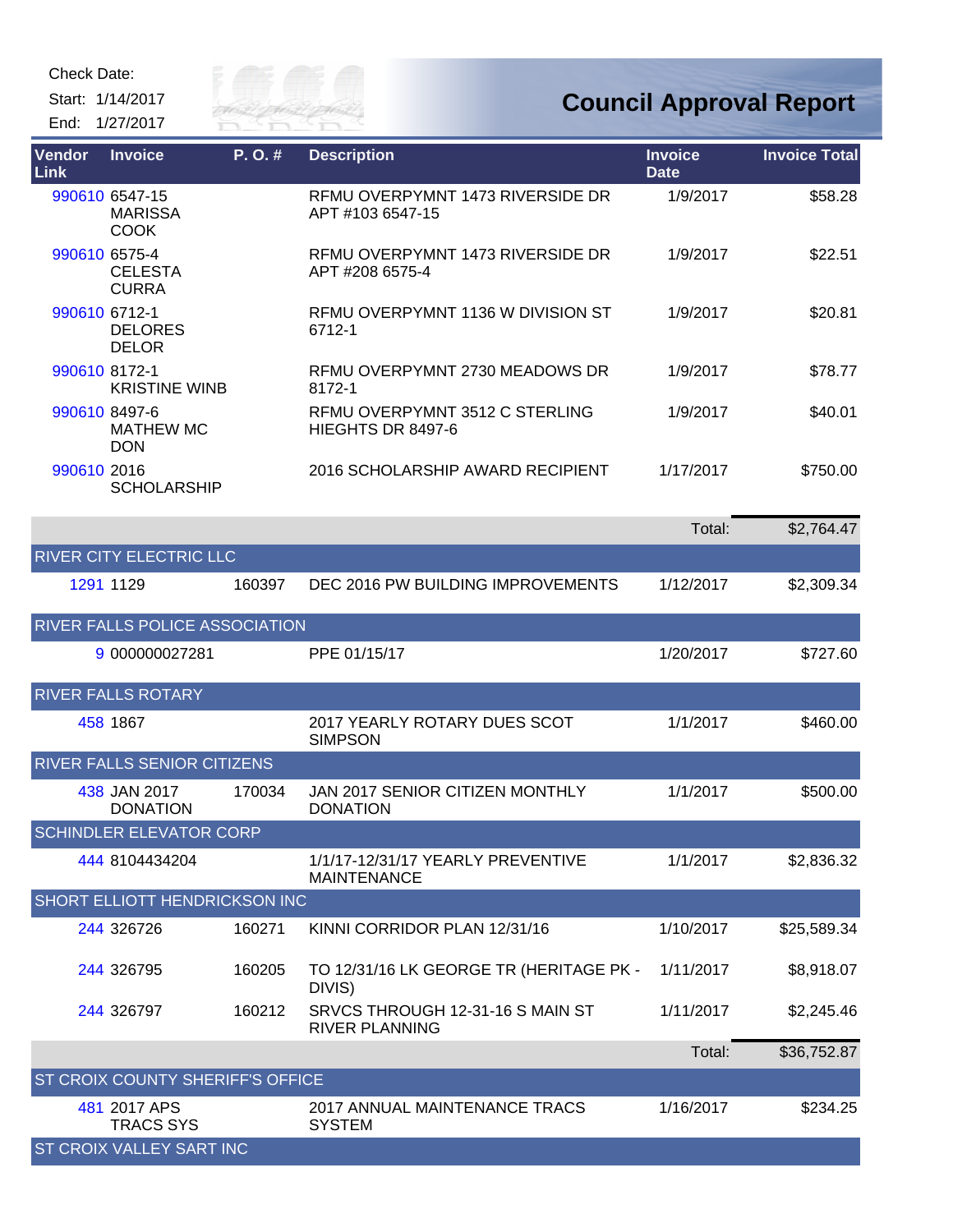Start: 1/14/2017

End: 1/27/2017



| Vendor<br>Link | <b>Invoice</b>                             | P.O.#  | <b>Description</b>                                        | <b>Invoice</b><br><b>Date</b> | <b>Invoice Total</b> |
|----------------|--------------------------------------------|--------|-----------------------------------------------------------|-------------------------------|----------------------|
|                | 256 807                                    |        | 12-31-16 FORENSIC SERVICES FEES                           | 1/3/2017                      | \$200.00             |
|                | 256 809                                    |        | JAN 2017 FORENSIC SERVICES                                | 1/3/2017                      | \$200.00             |
|                | 256 811                                    |        | JAN 2017 FORENSIC SERVICES                                | 1/3/2017                      | \$200.00             |
|                |                                            |        |                                                           | Total:                        | \$600.00             |
|                | <b>ST CROIX VALLEY TITLE</b>               |        |                                                           |                               |                      |
|                | 491 167013                                 |        | TITLE REPORT POWERPLANT SUBSTATION<br><b>PROJECT</b>      | 1/4/2017                      | \$200.00             |
|                | STATE OF WI - DEPT OF TRANSPORTATION       |        |                                                           |                               |                      |
|                | <b>219 2017 TRAILER</b><br><b>PLATES</b>   |        | STREETS/WATER TRAILER<br>VIN#IYGUS1429HB159436            | 1/16/2017                     | \$74.50              |
|                | STATE OF WI DEPT OF EMPLOYEE TRUST FUNDS   |        |                                                           |                               |                      |
|                | 11 000000027282                            |        | PPE 01/15/17                                              | 1/20/2017                     | \$83,203.63          |
|                | <b>STEVENS ENGINEERS</b>                   |        |                                                           |                               |                      |
|                | 791 10835                                  | 160141 | UNIV FALLS TO FAMILY FRESH<br>TRLTHROUGH 12-24-16         | 1/9/2017                      | \$1,725.00           |
|                | 791 10834                                  | 160149 | LK GRG FMLY FRSH TO WALNUT ST<br><b>THROUGH 12-24-16</b>  | 1/9/2017                      | \$2,660.00           |
|                |                                            |        |                                                           | Total:                        | \$4,385.00           |
|                | <b>STREICHER'S</b>                         |        |                                                           |                               |                      |
|                | 736 11242311                               | 160378 | 12-28-16 Ammunition Order                                 | 12/28/2016                    | \$869.00             |
|                | 736 i1244807                               | 160378 | 2016 Ammunition Order                                     | 1/16/2017                     | \$175.70             |
|                |                                            |        |                                                           | Total:                        | \$1,044.70           |
|                | <b>SYLVANDER HEATING INC</b>               |        |                                                           |                               |                      |
|                | 15 38833                                   |        | WWTP OFFICE AREA INVESTIGATE TO<br><b>START ISSUE</b>     | 12/14/2016                    | \$284.00             |
|                | THE HOWARD E NYHART COMPANY INC            |        |                                                           |                               |                      |
|                | 1582 0126365                               | 170011 | GASB 45 OPEB FYE 12/31/16 STUD                            | 12/31/2016                    | \$2,000.00           |
| THILL, KEN     |                                            |        |                                                           |                               |                      |
|                | 1457 1-19-17 RMBRS<br><b>PRCHS</b>         |        | RMBRS PRSNL PURCHASE OF VARIABLE<br>AIR VOL CONTRLR       | 1/19/2017                     | \$175.00             |
|                | TITAN PUBLIC SAFETY SOLUTIONS LLC          |        |                                                           |                               |                      |
|                | 352 4114                                   |        | TIPSS 2017 ANNUAL SUPPORT COURTS                          | 1/1/2017                      | \$5,799.00           |
|                | TOLTZ, KING, DUVALL, ANDERSON & ASSOCIATES |        |                                                           |                               |                      |
|                | 2172 002016004635                          | 160136 | NOV 27-DEC 31-16 NORTH SANITARY<br><b>SEWER INTERCEPT</b> | 1/12/2017                     | \$2,342.09           |
|                | <b>TRANS ALARM INC</b>                     |        |                                                           |                               |                      |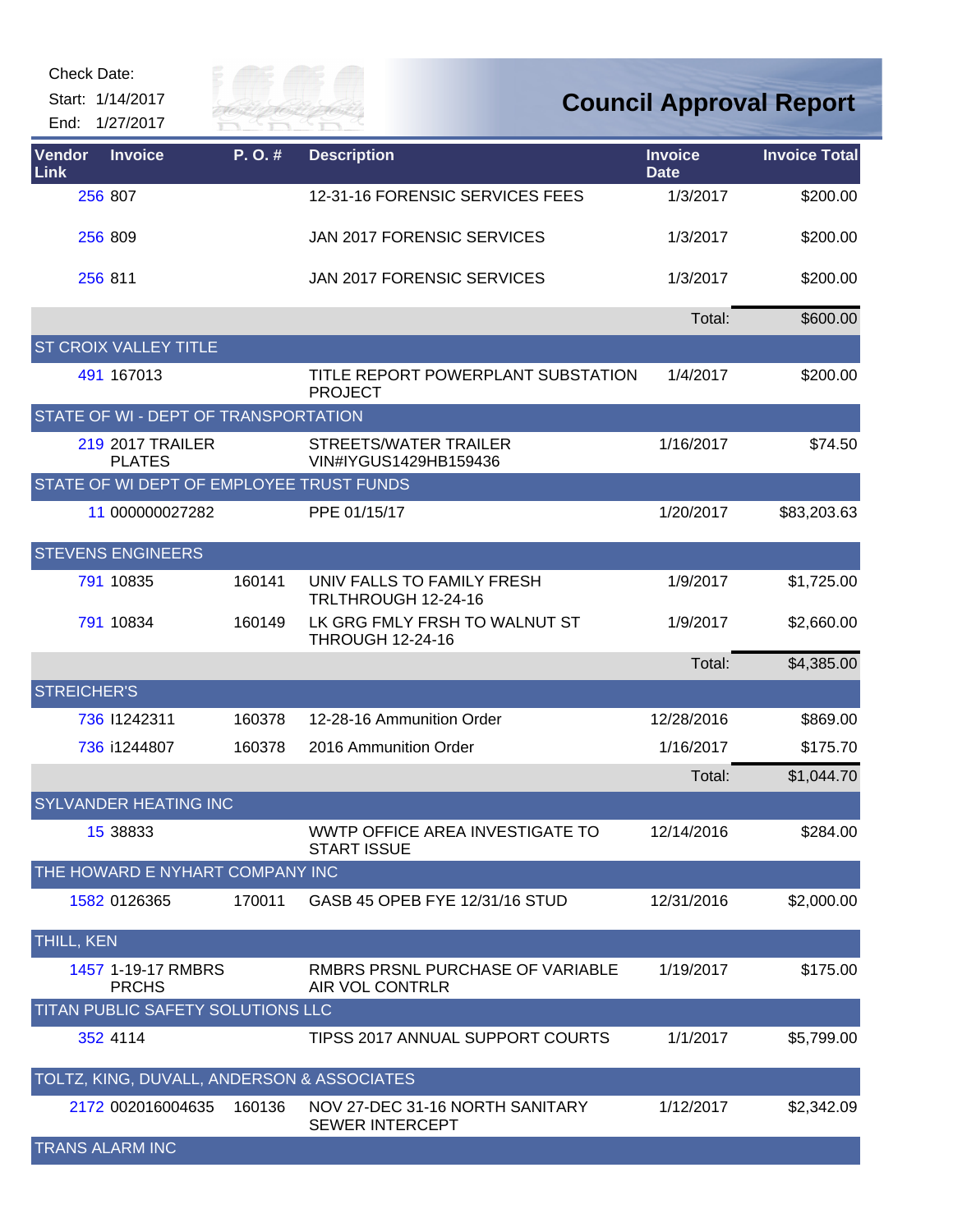Start: 1/14/2017 End: 1/27/2017



| <b>Vendor</b><br>Link                             | <b>Invoice</b>                        | P.O.#  | <b>Description</b>                                    | <b>Invoice</b><br><b>Date</b> | <b>Invoice Total</b> |  |  |  |  |  |
|---------------------------------------------------|---------------------------------------|--------|-------------------------------------------------------|-------------------------------|----------------------|--|--|--|--|--|
|                                                   | 557 94360493                          |        | MONITORING 1/1/17-3/31/17                             | 1/3/2017                      | \$119.85             |  |  |  |  |  |
|                                                   | 557 94360491                          |        | MONITORING 1/1/17-12/31/17<br>FIRE/PHONE/INSPECTIONS  | 1/3/2017                      | \$1,358.16           |  |  |  |  |  |
|                                                   |                                       |        |                                                       | Total:                        | \$1,478.01           |  |  |  |  |  |
|                                                   | <b>YLER TECHNOLOGIES</b>              |        |                                                       |                               |                      |  |  |  |  |  |
|                                                   | 381 045-179043                        |        | <b>TYLER PROGRAM FORMS</b>                            | 1/3/2017                      | \$325.00             |  |  |  |  |  |
|                                                   |                                       |        | UNEMPLOYMENT INSURANCE-DEPT OF WORKFORCE DEV          |                               |                      |  |  |  |  |  |
|                                                   | 277 8139201                           |        | BENEFIT CHARGES 12/18/16-12/24/16                     | 12/31/2016                    | \$219.22             |  |  |  |  |  |
| UNIVERSAL SERVICES TELECOMMUNICATIONS TECHNICIANS |                                       |        |                                                       |                               |                      |  |  |  |  |  |
|                                                   | 2342 15360                            | 160398 | NOV 2016 STORM WATER CURB & GUTTER<br><b>REPA</b>     | 11/18/2016                    | \$3,032.75           |  |  |  |  |  |
|                                                   | 2342 15361                            | 160398 | NOV 2016 STORM WATER CURB & GUTTER<br><b>REPA</b>     | 11/18/2016                    | \$3,724.50           |  |  |  |  |  |
|                                                   |                                       |        |                                                       | Total:                        | \$6,757.25           |  |  |  |  |  |
|                                                   | USIC LOCATING SERVICES LLC            |        |                                                       |                               |                      |  |  |  |  |  |
|                                                   | 286 210372                            | 160125 | NOV 2016 MONTHLY ELEC-WATR LOCATES                    | 12/9/2016                     | \$2,919.93           |  |  |  |  |  |
|                                                   | 286 210373                            | 160352 | NOV 2016 LOCATING STORM/SANITARY<br><b>LINES</b>      | 12/9/2016                     | \$1,369.90           |  |  |  |  |  |
|                                                   | 286 215235                            | 160352 | DEC 2016 LOCATING STORM/SANITARY<br><b>LINES</b>      | 1/6/2017                      | \$648.90             |  |  |  |  |  |
|                                                   | 286 215163                            | 160125 | 2016 MONTHLY ELEC-WATR LOCATES                        | 1/9/2017                      | \$1,490.44           |  |  |  |  |  |
|                                                   |                                       |        |                                                       | Total:                        | \$6,429.17           |  |  |  |  |  |
| <b>UW-RIVER FALLS FOUNDATION</b>                  |                                       |        |                                                       |                               |                      |  |  |  |  |  |
|                                                   | 291 G. NYLANDER<br><b>MEMORIAL</b>    |        | MEMORIAL CHECK G. NYLANDER TO<br>UWRF-BEAUTIFICATION  | 1/5/2017                      | \$50.00              |  |  |  |  |  |
|                                                   | <b>VERSA VEND VENDING</b>             |        |                                                       |                               |                      |  |  |  |  |  |
|                                                   | 1205 2114:013412                      |        | PD BEVERAGE SUPPLIES                                  | 12/27/2016                    | \$108.00             |  |  |  |  |  |
|                                                   | 1205 2114:013311                      |        | CITY HALL COFFEE CREAMER QTY 2                        | 1/10/2017                     | \$70.00              |  |  |  |  |  |
|                                                   |                                       |        |                                                       | Total:                        | \$178.00             |  |  |  |  |  |
|                                                   | <b>VIKING ELECTRIC SUPPLY INC</b>     |        |                                                       |                               |                      |  |  |  |  |  |
|                                                   | 750 2146288                           |        | <b>CONDUIT PW</b>                                     | 1/4/2017                      | \$346.42             |  |  |  |  |  |
|                                                   | <b>WCWRPC- WEST CENTRAL WISCONSIN</b> |        |                                                       |                               |                      |  |  |  |  |  |
|                                                   | 2527 461                              | 160329 | OCT-DEC 2016 TAXI SERVICE PROJECT<br>ADMNSTRTN 39.5hr | 12/31/2016                    | \$2,370.00           |  |  |  |  |  |